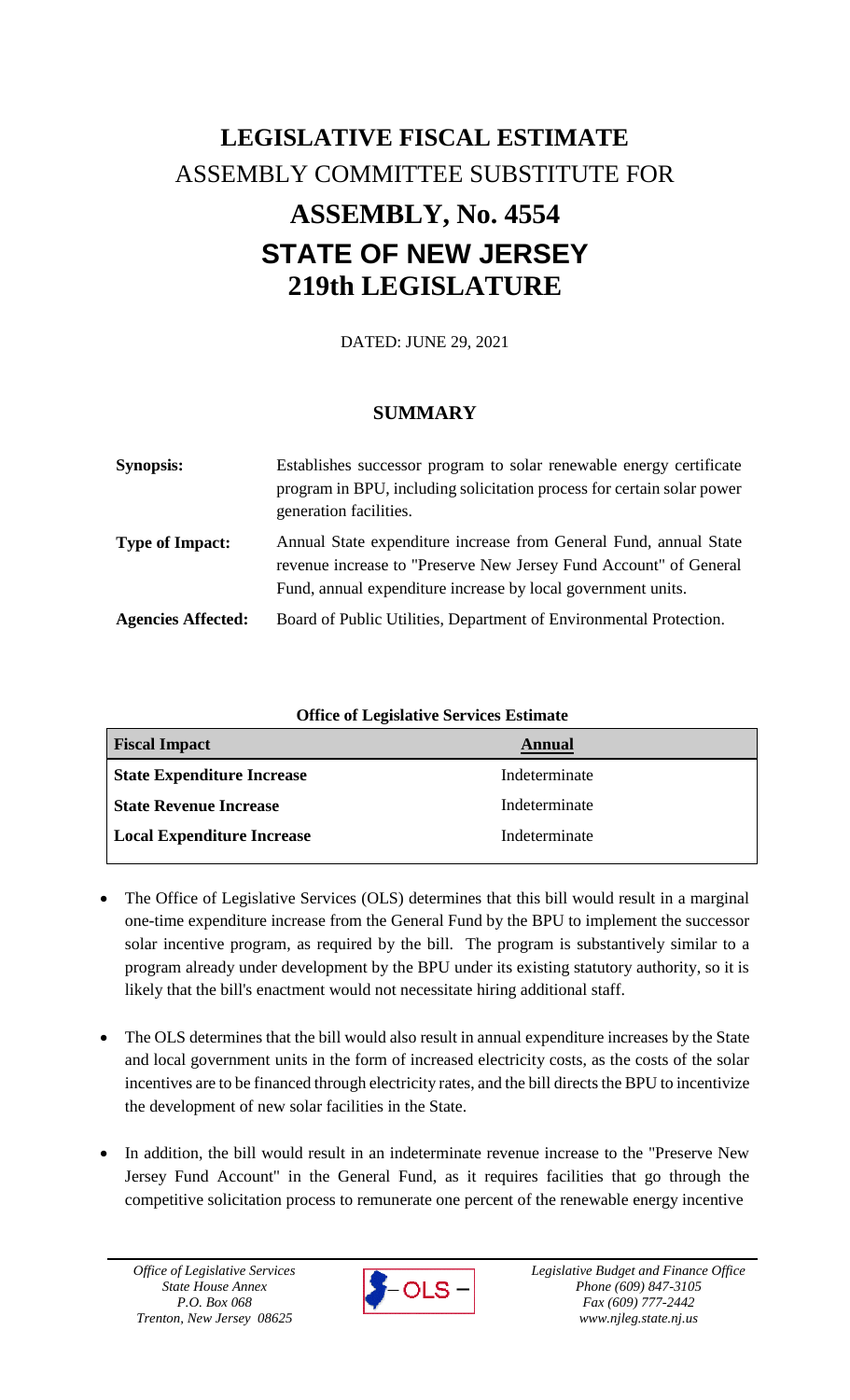payments they receive to that account. The OLS cannot quantify the amount of this increase because it will depend on the bids received by the BPU during the competitive solicitation process.

# **BILL DESCRIPTION**

This bill would establish, in the Board of Public Utilities (BPU), the "SREC-II" program, which would: (1) distribute solar renewable energy certificates (SRECs) to solar power facilities that qualify for the program; and (2) include a competitive solicitation process for certain large solar power facilities. The SREC-II program would serve as a successor program to the SREC program, which is currently in the process of being discontinued by the BPU. The bill would also direct the BPU to establish siting criteria for certain solar power facilities.

Specifically, the bill would direct the BPU to establish the "SREC-II" program no later than 12 months after the bill's enactment. The goal of the SREC-II program would be to incentivize the development of at least 3.75 gigawatts of new solar power generation by 2026. The bill would direct the BPU to establish a system for distributing renewable energy certificates, to be known as "SREC-IIs," for each megawatt-hour of solar energy produced by a qualifying solar power facility for a duration established by the board. The SREC-IIs would be accompanied by a renewable energy incentive payment of fixed value and would be capable of counting towards the State's renewable portfolio standards. The bill would also authorize the BPU to assign a different monetary value to the SREC-IIs it distributes to different facilities, which could include the environmental and other benefits provided to the State by the facility. The bill would direct the BPU to apportion the costs of SREC-IIs to ratepayers in a similar manner to the manner by which it apportions the costs of other renewable energy certificates.

Under the bill, one part of the SREC-II program would be a "small solar facilities incentive program." This part of the program would award SREC-IIs to community solar facilities and net metered solar facilities less than five megawatts in size. The goal of this part of the program would be to incentivize the development of at least 1,500 megawatts of net-metered solar facilities and 750 megawatts of community solar facilities by 2026. Only solar facilities that are connected to an electric distribution or transmission system owned or operated by a New Jersey public utility or local government, and which receive permission to operate after the enactment of the bill, would be eligible to receive SREC-IIs. The bill authorizes the BPU to develop additional qualification criteria and directs the BPU to develop an application process for this part of the program.

The second part of the SREC-II program would be a competitive solicitation process for the award of SREC-IIs to net metered solar facilities greater than five megawatts in size, and to "grid supply solar facilities," which the bill defines as a solar electric power generation facilities that are connected to the State's electric distribution or transmission systems and that sell electricity at wholesale. The goal of the competitive solicitation process would be to incentivize the construction of at least 1,500 megawatts of these types of solar facilities by 2026. The bill would direct the BPU to conduct a solicitation round at least every 18 months, starting at the bill's enactment, and continuing until at least January 1, 2026.

The bill would require facilities that go through the competitive solicitation process to remunerate one percent of the renewable energy incentive payments they receive to the "Preserve New Jersey Fund Account," established pursuant to section 4 of P.L.2016, c.12 (C.13:8C-46). The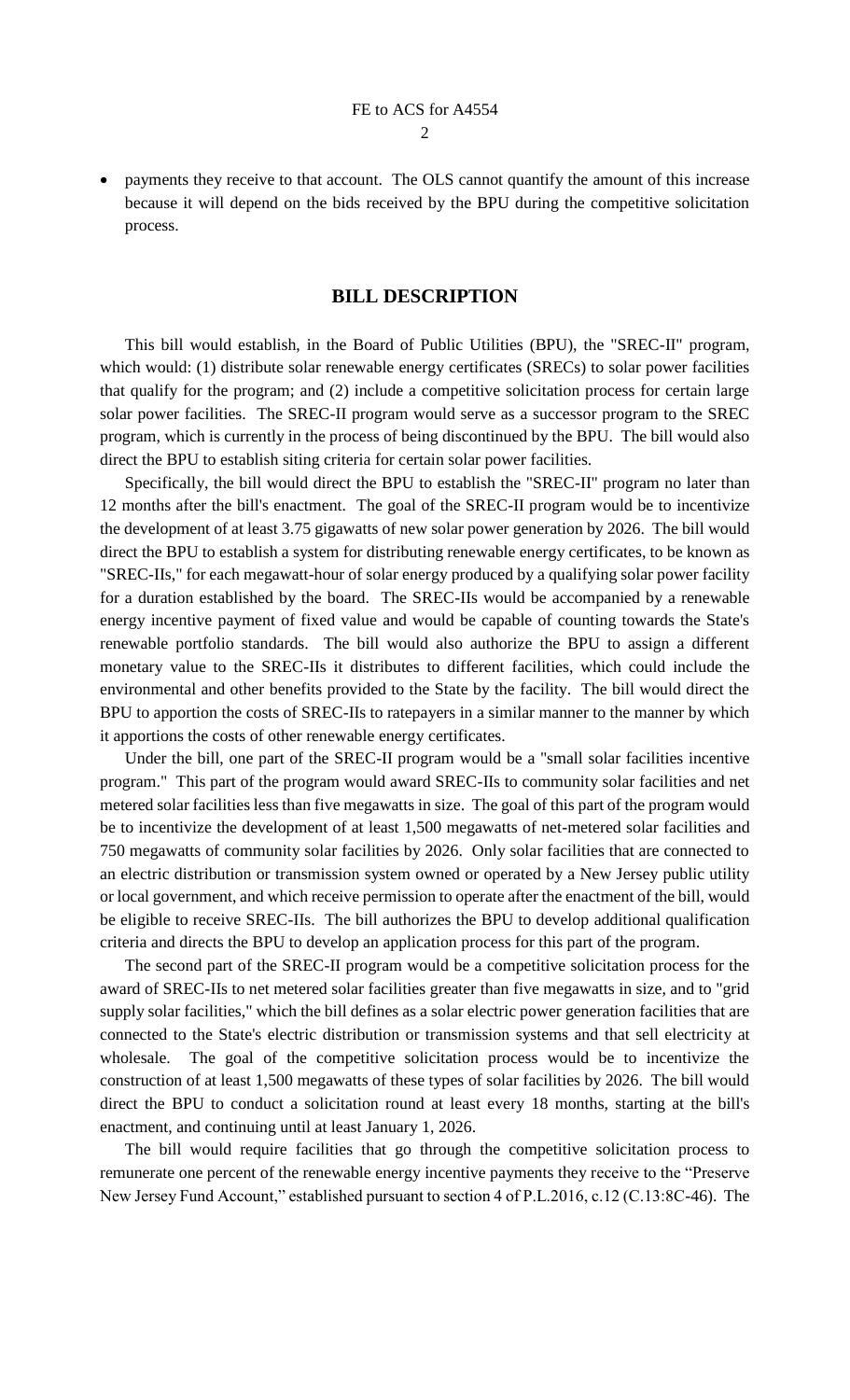bill would amend the statute establishing that account to provide that the money would be used to acquire and maintain lands for recreation and conservation purposes, preserve farmland, or preserve historic properties.

Under the bill, the BPU, in consultation with the Department of Environmental Protection (DEP) and the Secretary of Agriculture, would be required to develop siting criteria for grid supply solar facilities and net metered solar facilities greater than five megawatts in size. The bill would also require the DEP to establish, 12 months after the bill's enactment, standards for the use of pollinator-friendly native plant species and seed mixes in grid supply solar facilities. Grid supply solar facilities that go through the competitive solicitation process would be required to comply with the standards.

Finally, the bill would exempt the costs of SREC-IIs that result from the competitive solicitation portion of the SREC-II program from the Class I renewable energy requirement cost cap established by paragraph (2) of subsection d. of section 38 of P.L.1999, c.23 (C.48:3-87). The bill would also modify the requirements concerning how BPU calculates the cost cap to provide that the BPU's calculation must reflect any energy and environmental savings attributable to the Class I program including, but not be limited to, the social cost of carbon dioxide emissions.

# **FISCAL ANALYSIS**

#### *EXECUTIVE BRANCH*

None received.

### *OFFICE OF LEGISLATIVE SERVICES*

The OLS determines that this bill would result in a marginal one-time expenditure increase from the General Fund by the BPU to implement the successor solar incentive program, as required by the bill. The program is substantively similar to a program already under development by the BPU under its existing statutory authority, so it is likely that the bill's enactment would not necessitate hiring additional staff. The OLS notes that the BPU will hire an outside consultant to assist with the competitive solicitation element of the new solar incentive program. The BPU's plans to hire a consultant are understood by the OLS to be independent of the passage of the bill, so it is likely that this can be accomplished using already available funds.

The OLS determines that the bill would also result in annual expenditure increases by the State and local government units in the form of increased electricity costs, as the costs of the solar incentives are to be financed through electricity rates, and the bill directs the BPU to incentivize the development of new solar facilities in the State. Other than the competitive solicitation element, the new program is substantively similar to the Transition Renewable Energy Certificate (TREC) program already being implemented by the BPU. However, the bill also exempts the incentives to be paid under the competitive solicitation element of the program from an existing statutory cost cap. In addition, the bill modifies the provisions regarding the statutory cost cap in such a way that the BPU may raise the overall amount authorized to be paid by ratepayers to subsidize the State's renewable portfolio standards. Thus, the bill may result in indeterminate increases to electricity costs for State agencies and local government units.